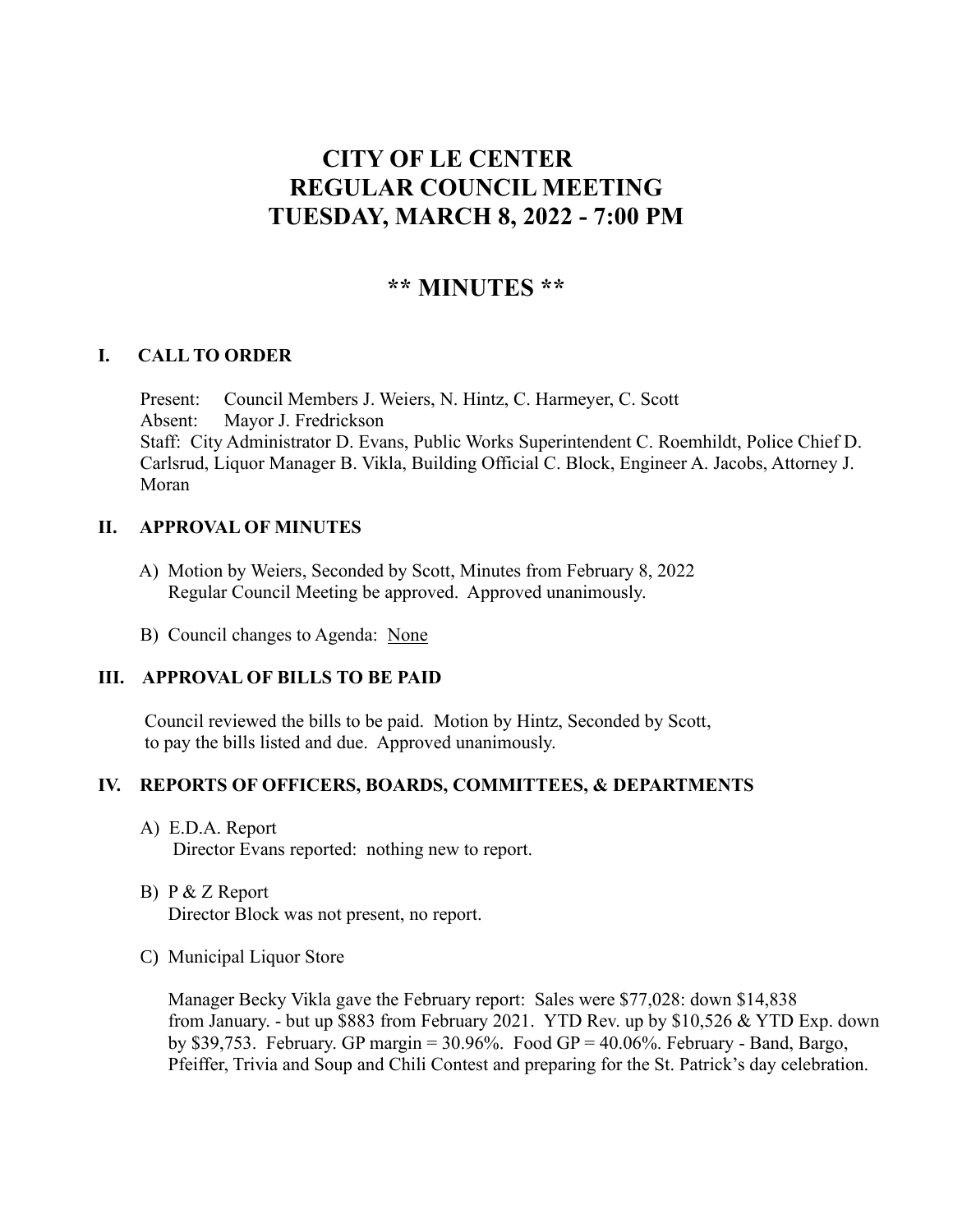#### D) Police Department

Chief Derek Carlsrud reported on the police activities for month of February: 127 calls  $(a)$  3,044 miles patrolled/ total calls up 21%, total miles down 1% for the year. Chief Carlsrud reported: Ordered new squad car / Lexi-Pol training is on-going/ trying to fill two P.T. positions. Carlsrud believed that part-time officers would make \$19 an hour however, council recalled that this was only discussed. Evans would look back in prior minutes to determine if a new wage was set. Carlsrud indicated that while looking on the POST board website at open positions, he felt the wage was too low compared to other communities. Joy ride program will be available for the St. Patrick's day celebration and two Officers will be on duty.

E) Public Works: Water, Sewer, Refuse, Streets, Parks Departments

Public Works Supt. Curt Roemhildt reported:

- Streets- two snow plowing events in February / sweeping for celebration / two roof drains on municipal building will be altered to run water to storm catch basins / Bolton and Menk and public works staff divided the city into 5 sections to sealcoat 1 section a year at a budgeted \$75,000 per year.
- Parks- Skating rink is done for the year.
- Wastewater-Working with MPCA on new permit still.
- Refuse- 29 tons collected, 6 ton increase from last year. Fire Dept. will help burn the brush pile sometime this spring. Ash and street sweepings will be hauled to Mankato.
- F) Bolton & Menk Engineering

1) Engineer Adam Jacobs- No report on 2020 St. Project/ Reported old county jail parking lot: Preliminary plan was submitted. Jacobs indicated they would need to obtain easements if working on private property and had them remove a storm manhole from the city sidewalk. They will need to submit a final plan before the city approves it.

## **V. PUBLIC FORUM**

There were no petitions, requests, or communications from the general public.

## **VI. OLD BUSINESS**

A) Evans provided the council with the 2022 debt service payment schedule, info only.